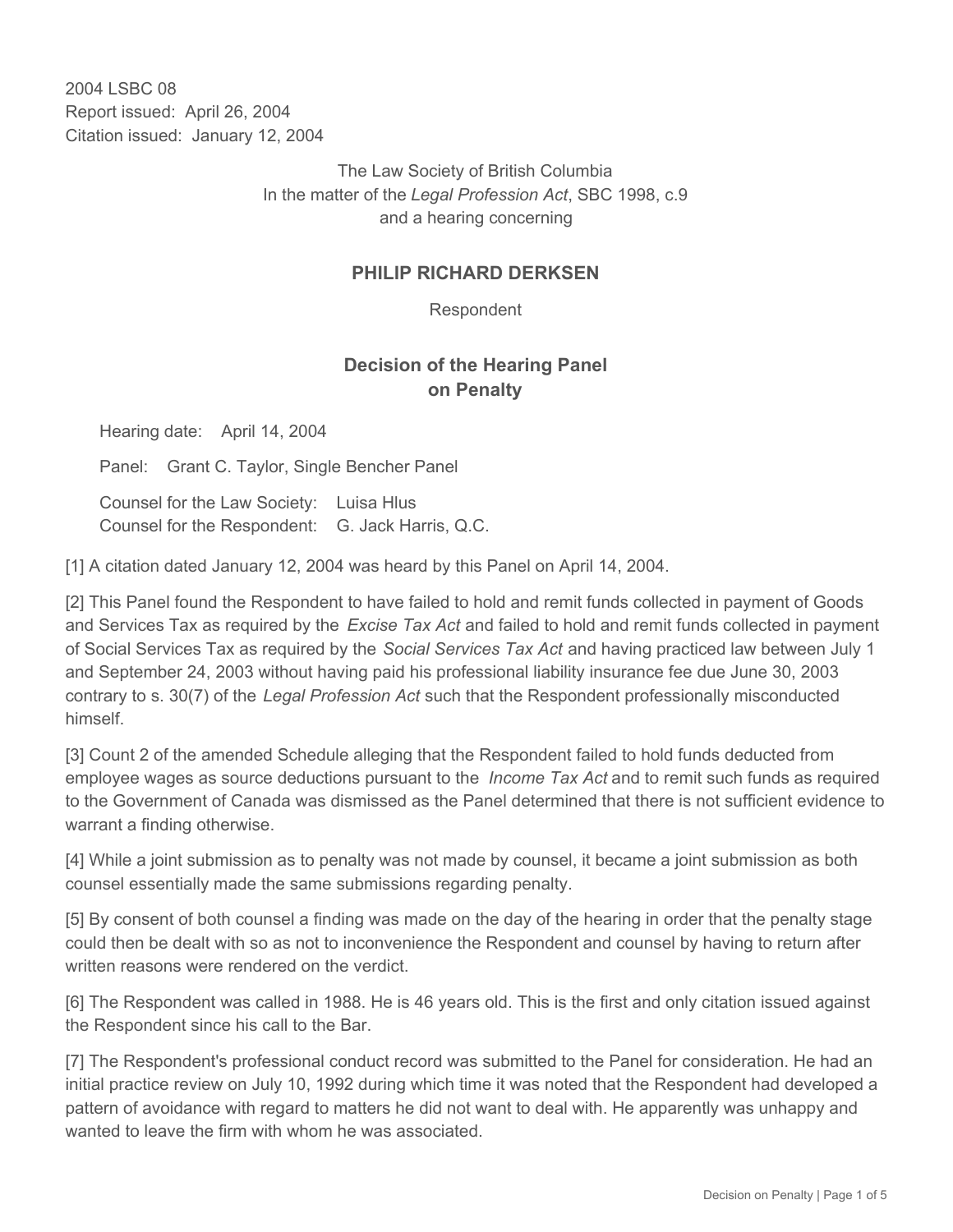[8] There was a follow-up practice review on March 1, 1993. The Respondent was no longer practicing with his former firm and was now in an office sharing arrangement. A number of recommendations were made at that time, including counselling for procrastination, all of which were agreed to by the Respondent.

[9] Another follow-up practice review was conducted on March 30, 1994. It was noted that the Respondent had lost his father the month before. He disliked all of the paperwork and administration work associated with running his own practice. The Respondent acknowledged delay and said it was his own doing. Recommendations at that time included limiting his practice to areas he was competent in and avoiding areas that he was not familiar with, such as real estate.

[10] In July 1996, the Respondent again came to the attention of the Competency Committee (now the Practice Standards Committee). The concern at that time was the delay seen in his files and the possible untreated problems causing the delay. The Respondent confirmed that he was attending counselling and finding it beneficial. One of the recommendations accepted by the Competency Committee was that the Respondent continue counselling to deal with problems concerning motivation, time management, procrastination, avoidance and delay as long as necessary.

[11] On September 10, 2003, the Respondent was one of the agenda items on the Practice Standards Committee agenda after a LOMAS review had been conducted of the Respondent's practice by a staff lawyer on July 25, 2003. The Practice Standards Committee agreed to accept all of the recommendations contained in the report including the need for a practice supervisor and acceptance of the Respondent's undertaking to only practice in the area of criminal law.

[12] Some of the recommendations set out in the LOMAS report dated July 25, 2003 relevant to these proceedings were:

1. Continue with counselling with Dr. Ancill and Keith Saunders to assist you with motivation, time management, procrastination, avoidance and delay.

2. Undertake to restrict your practice to criminal law only. For the reasons stated in this Report, you should be getting rid of your 2 other files (1 each of family and personal injury).

4. Arrange for a Practice Supervisor acceptable to the Law Society to assist you with setting up and maintaining systems, setting appropriate set fees for your work and collecting them ahead of time, billing in a timely way and keeping your files on track.

11. There should be a Follow-up Practice Review after the 4th quarterly report from your Practice Supervisor.

[13] Both counsel suggested that a reprimand plus a fine and other conditions would be an appropriate penalty in the circumstances. It was suggested that a fine in the \$2,000.00 to \$2,500.00 range would be appropriate.

[14] Tab 14 of the Agreed Statement of Facts is a letter dated January 12, 2004 addressed to the Law Society of British Columbia from Dr. Raymond D. Ancill, a psychiatrist, with whom the Respondent has been consulting. Portions of Dr. Ancill's letter read as follows:

" I did receive a referral from Mr. Derksen's GP (Dr. Gary Heffner) and first assessed Mr. Derksen on the 15th of October 2002. I have seen him on 6 subsequent occasions, most recently on the 6th of November 2003 and will be continuing to see him on a regular basis. He is also seeing a psychologist, Dr. Keith Sanders.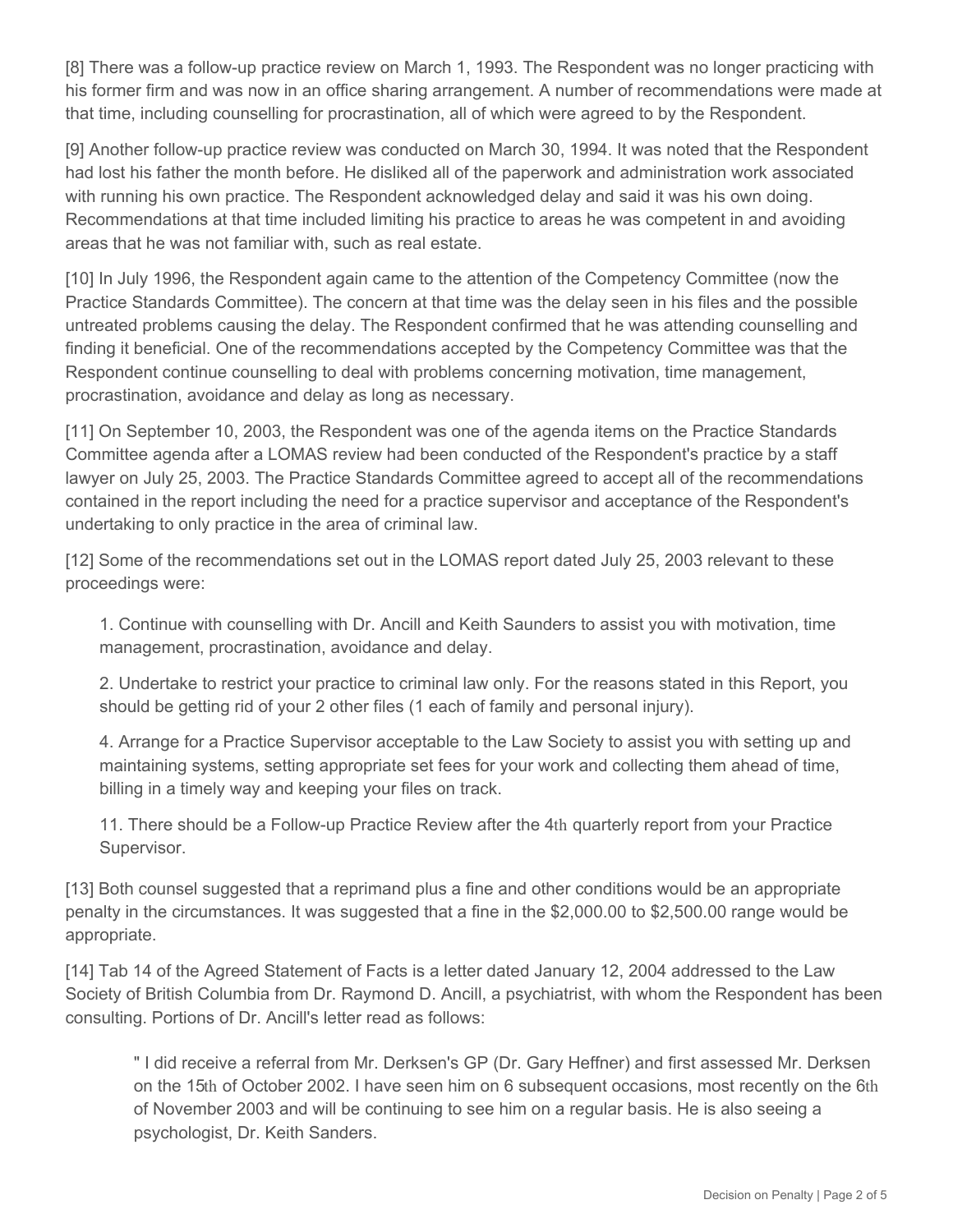I am please (sic) to inform you that Mr. Derksen has been diligent and compliant with treatment. Inasmuch as his procrastination behavior was mediated by anxiety, this has responded well to treatment.

I should point out that his level of procrastination and lack of decisiveness, at least from my psychiatric perspective, does not represent a significant psychiatric or personality disorder and is within the expected range of many professionals that I treat."

[15] At or about the time that the Respondent failed to pay his professional liability insurance fee due June 30, 2003, he was being garnished by the provincial and federal governments for GST, employee remittances, and PST.

[16] Apparently, not knowing how the regulation of the practice of law works, Canada Customs & Revenue Agency sent a demand for payment to the Law Society of British Columbia regarding the Respondent for the amount of \$19,478.12. This was received by the Law Society of British Columbia on April 11, 2003.

[17] The Respondent received a letter dated May 7, 2003 from the Department of Audit and Investigations of the Law Society indicating that they had received three letters from Canada Customs & Revenue Agency dated April 9, 2003 advising of the Respondent's Requirements to Pay in the amounts of \$19,478.12; \$7,430.11 and \$13,939.88 which were referred to as judgments against the Respondent.

[18] After receiving correspondence from the Law Society on May 29, 2003, July 18, 2003, July 31, 2003, and August 27, 2003, the Respondent forwarded a cheque to the Law Society dated August 31, 2003 payable to the Law Society in the amount of \$1,016.50 representing the second insurance instalment in the amount of \$802.50 and his late filing fee for his Form 47 report in the amount of \$214.00, both of which were due by June 30, 2003. The Respondent's cheque was subsequently returned without being cleared by the bank.

[19] On September 24, 2003, the Law Society wrote to the Respondent advising him that he must immediately cease the practice of law and surrender his practicing certificate as the second insurance instalment payment was still outstanding. On September 26, 2003, the Respondent obtained a bank draft payable to the Law Society in the amount of \$1,100.00 and delivered it to the Law Society officers on September 26, 2003.

[20] The Respondent's rationale for not paying his insurance was that all of his fee accounts to the Legal Services Society had been garnished by the government and, accordingly, he had no money to pay his practice fee insurance.

[21] Mr. Harris, on behalf of the Respondent, wisely indicated that there is no excuse for not paying one's professional liability insurance. Mr. Harris suggested that the money could have been found by taking an advance on a credit card, borrowing the money in another fashion, or scraping the money together some how in order to continue one's insurance. This Panel respectfully agrees with the comments made by Mr. Harris on behalf of the Respondent and sees this as a militating circumstance against the Respondent rather than a mitigating one.

[22] The Panel in *Brian Maurice Legge,* [2004] LSBC 02, characterized the failure to remit PST and GST as a breach of trust. This Panel agrees with that characterization. Mr. Legge was also found guilty of breach of Law Society Rules and professional misconduct in all counts in two citations which involved:

- Allowing substantial trust shortages to occur in client files and to continue for long periods of time
- Failure to report trust shortages to the Law Society
- Many breaches of Law Society Rules relating to trust and general accounts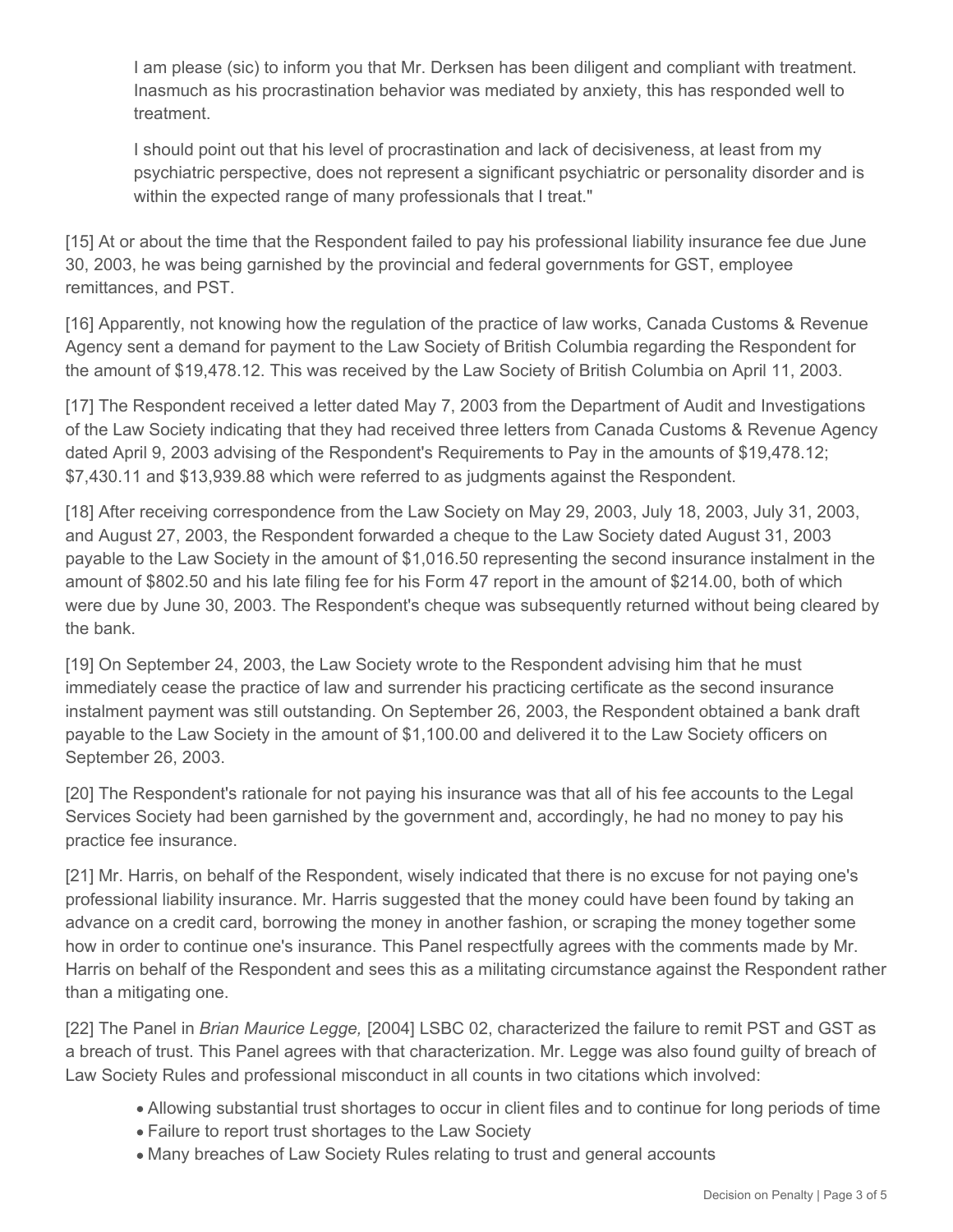- Failure to serve clients in a conscientious, diligent and efficient manner
- Failure to acquire and maintain adequate knowledge to conduct a real estate practice
- Failure to remit collected GST and PST
- Failure to remit employee income tax source deductions

[23] While the facts in the instant case are not nearly as egregious as the facts in the case of *Legge*, it should be noted that the Panel in *Legge* thought the appropriate penalty an eight month suspension.

[24] Cases provided to the Panel for a suggested range of fines evidence a range between \$0.00 and \$2,500.00. This Panel would agree that a fine on the high end of this range would be appropriate were it only meant to cover counts 1 and 3, and were it not for the fact that the Respondent was so deliberate about not paying his professional liability insurance over the course of months and then when he did attempt to pay it the first time it was with a cheque that did not clear the bank. This Panel views the conduct of not paying for his professional liability insurance when required and continuing to practice law without insurance as egregious. This conduct was aggravated by providing a cheque that would not clear the bank.

[25] The Respondent wrote a letter to the Law Society on September 16, 2003 part of which is set out as follows:

" You will have noted that the CCRA have been taking 100% of my Legal Aid billings since April 9, 2003. To date, they have taken over \$30,000.00. This has made it very difficult to obtain services of accounting professionals, pay various dues and premiums, pay rent and pay phone bills, etc. I have not dealt with CCRA in a timely fashion. On the other hand, the CCRA, through Mr. Stewart, have not even been able to tell me how much I am supposed to pay before they will release or vary the Requirement to Pay."

[26] The Panel was advised that the Respondent tried to find out exactly how much money was payable but was never provided an exact amount. Appended at Tab 18 of the Agreed Statement of Facts is an Examiner's Statement of Account from Canada Customs & Revenue Agency which shows after various debits for client's obligations, total arrears disclosed during examination, and monies received, there is a credit owing to the Respondent in the amount of \$6,971.38. Apparently CCRA will not return this credit to the Respondent.

[27] Both counsel were questioned as to the exact amount owing to the Government of Canada and to the Consumer Taxation branch of the Government of British Columbia but neither were able to provide exact amounts as none have been obtained, although they have been requested.

[28] Taking into account all of the mitigating and militating factors set out herein and the need for general and specific deterrence, this Panel orders as follows:

1. The Respondent be reprimanded.

2. The Respondent pay a fine totaling \$4,000.00 represented as follows: \$2,000.00 for Counts 1 and 3, \$2,000.00 for Count 4.

3. The Respondent will provide quarterly statutory declarations to the Law Society to coincide with his quarterly remittances of GST dated on the due date of his quarterly GST remittances commencing June 2004 to be received by the Law Society offices no later than ten days following the due date of the GST remittance reporting on monthly PST remittances, quarterly GST remittances and employee source deduction remittances; any practice debts incurred and the status of those practice debts from one report to the next up to and including the quarterly GST remittance for the month of March 2006. Also to